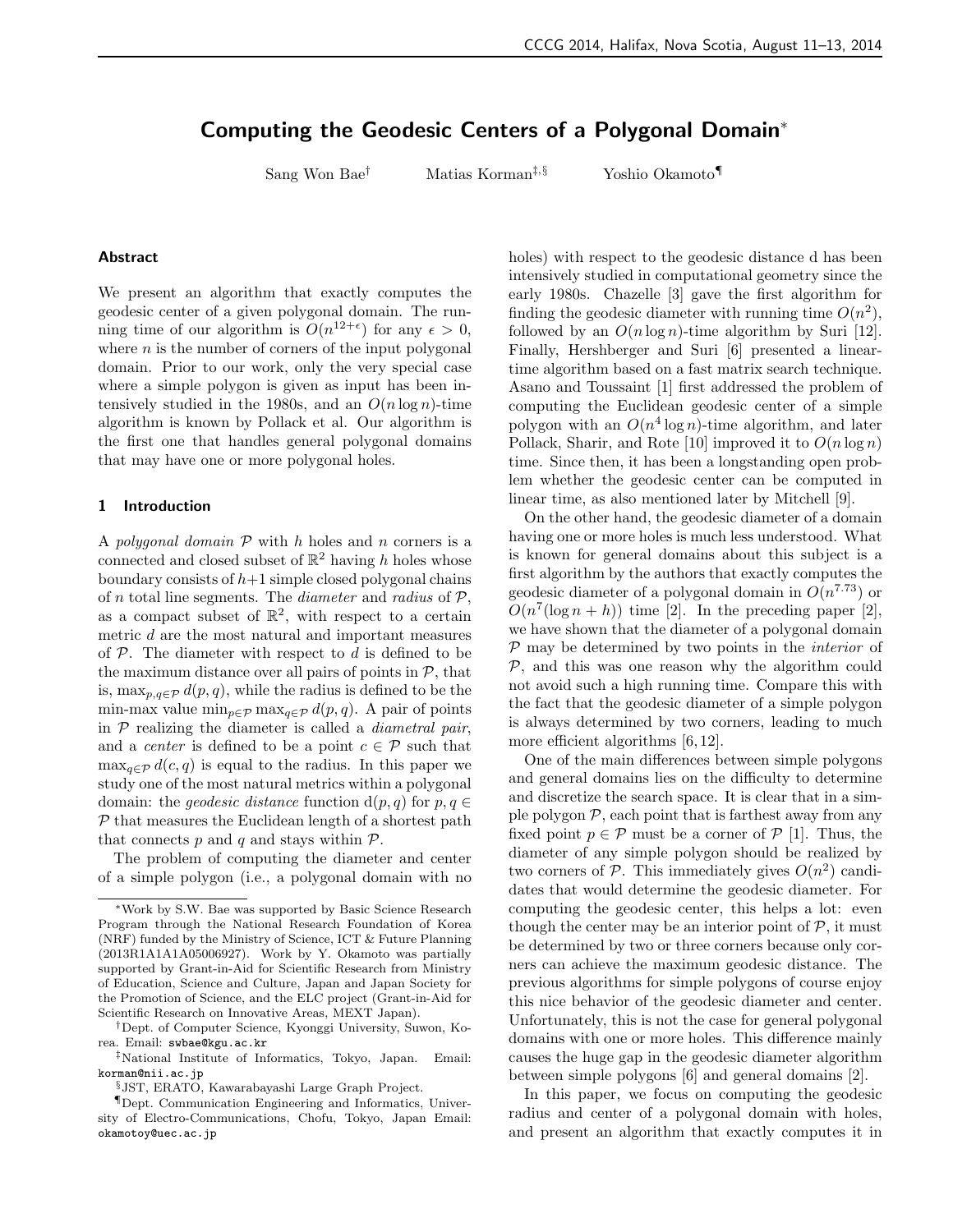

Figure 1: (a) Given a polygonal domain P with two holes and a source point  $s \in \mathcal{P}$ . (b) The shortest path tree  $SPT(s)$  on  $V \cup \{s\}$  with root s whose edge are directed towards descendants. (c) The shortest path map SPM(s), whose edges are depicted by solid segments. Its edges, including the boundary of  $P$ , are either straight or hyperbolic. Corners  $v \in V$  with non-empty region  $\sigma_s(v)$  are marked by black dots.

 $O(n^{12+\epsilon})$  time. This is a first step from the result of Pollack et al. [10] towards general polygonal domains. The time complexity  $O(n^{12+\epsilon})$  seems very high, but recall that the currently best algorithm that computes the geodesic diameter takes  $O(n^{7.73})$  time [2]. Also, note that there was no known exact algorithm for general polygonal domains prior to our work, although the problem has been regarded to be natural and important [9, Open Problem 6].

The rest of the paper is organized as follows. After introducing preliminary definitions and concepts in Section 2, we list geometric observations that will be the base of our algorithms in Section 3. Section 4 is devoted to describe our algorithm. Finally, Section 5 concludes the paper with possible lines of research.

## 2 Preliminaries

Throughout the paper, we frequently use several topological concepts such as open and closed subsets, neighborhoods, and the boundary ∂A of a set A; unless stated otherwise, all of them are derived with respect to the standard topology on  $\mathbb{R}^d$  with the Euclidean norm  $\|\cdot\|$ for fixed  $d \geq 1$ . We also denote the straight line segment joining two points  $a, b$  by  $ab$ .

A polygonal domain  $P$  with h holes and n corners<sup>1</sup> is a connected and closed subset of  $\mathbb{R}^2$  with h holes whose boundary  $\partial \mathcal{P}$  consists of  $h + 1$  simple closed polygonal chains of n total line segments. The boundary  $\partial \mathcal{P}$  of a polygonal domain  $P$  is regarded as a series of *obstacles* so that any feasible path in  $\mathcal P$  is not allowed to cross  $\partial \mathcal P$ . The *geodesic distance*  $d(p, q)$  between any two points p, q in a polygonal domain  $P$  is defined to be the Euclidean length of a shortest feasible path between  $p$  and  $q$ , where the length of a path is the sum of the Euclidean lengths of its segments. It is well known from earlier work [8] that there always exists a shortest feasible path between any two points  $p, q \in \mathcal{P}$ , and thus the geodesic distance function  $d(\cdot, \cdot)$  is well defined.

The *geodesic radius* rad( $P$ ) of  $P$  is defined to be the min-max quantity:

$$
rad(\mathcal{P}) = \min_{p \in \mathcal{P}} \max_{q \in \mathcal{P}} d(p, q).
$$

A *geodesic center* of  $P$  is a point  $c \in P$  such that

$$
\max_{q \in \mathcal{P}} d(c, q) = \text{rad}(\mathcal{P}).
$$

The purpose of this paper is to describe the first algorithm that computes the geodesic radius  $rad(P)$  together with the set of geodesic centers of a given polygonal domain P.

## 2.1 Shortest path trees and shortest path maps

Let V be the set of all corners of  $P$  and  $\pi$  be a shortest path between any two points  $s, t \in \mathcal{P}$ . Then, it is easy to see that  $\pi$  is a polygonal chain that makes turns only at corners V of  $P$  [8]. That is,  $\pi$  is represented as a sequence of corners  $\pi = (s, v_1, \ldots, v_k, t)$  for some  $v_1, \ldots, v_k \in V$ . Note that k may be zero; in this case, the shortest path  $\pi$  is the segment  $\overline{st}$  connecting the two endpoints (and thus  $d(s, t) = ||s-t||$ ). If two paths (with possibly different endpoints) induce the same sequence of corners  $(v_1, \ldots, v_k)$ , then they are said to have the same combinatorial structure.

Given a source point  $s \in \mathcal{P}$ , the *shortest path tree*  $SPT(s)$  of s is a tree spanning  $V \cup \{s\}$  embedded inside  $P$  such that the unique path in  $SPT(s)$  from s to each corner of  $P$  is a shortest path in  $P$ . See for example Figure 1(b), in which the edges of  $SPT(s)$  are directed towards descendants.

The *shortest path map*  $SPM(s)$  for a fixed  $s \in \mathcal{P}$  is a decomposition of  $P$  into cells such that every point in a common cell can be reached from s by shortest paths of the same combinatorial structure. See Figure 1(c). Each cell  $\sigma_s(v)$  of SPM(s) is associated with a corner

<sup>&</sup>lt;sup>1</sup>We reserve the term "vertex" for a 0-dimensional face of subdivisions of a certain space.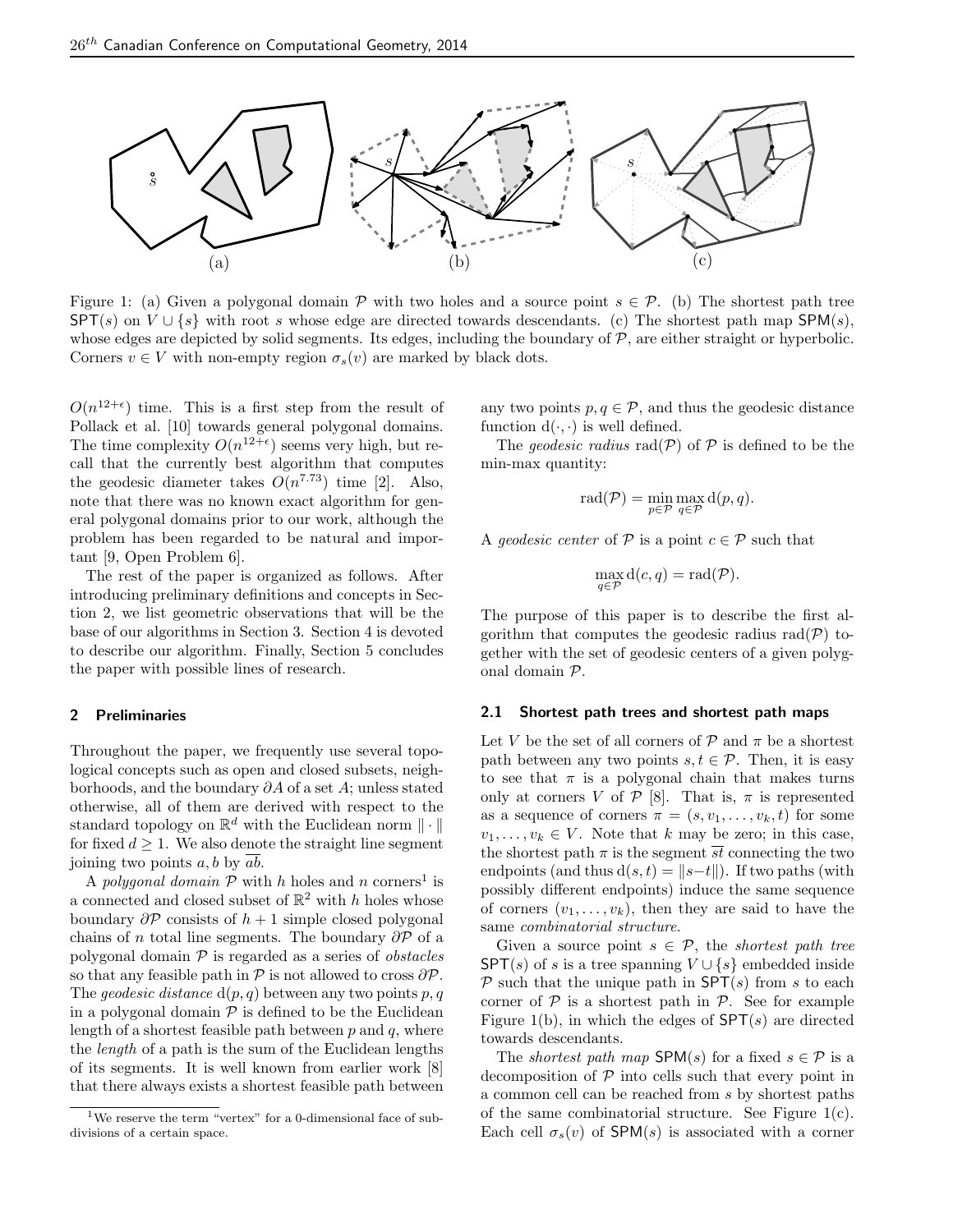$v \in V \cup \{s\}$  which is the last corner of  $\pi(s, t)$  for any t in the cell  $\sigma_s(v)$ . We also define the cell  $\sigma_s(s)$  as the set of points  $t \in \mathcal{P}$  such that  $\pi(s, t)$  passes through no corner of P, so  $\pi(s,t) = \overline{st}$ . Each edge of SPM(s) either belongs to  $\partial P$  or is an arc on the boundary of two incident cells  $\sigma_s(v_1)$  and  $\sigma_s(v_2)$  determined by two corners  $v_1, v_2 \in$  $V \cup \{s\}$ . Edges of the latter kind is a hyperbolic arc (if  $v_1$  and  $v_2$  are not adjacent in SPT(s)). Moreover, there are two different shortest paths from s to any point on such edge (one via  $v_1$  and the other via  $v_2$ ). Finally, each vertex of  $SPM(s)$  is either a corner of  $P$ , an endpoint of an edge of the second kind above, or a point  $p \in \mathcal{P}$ incident to at least three faces  $\sigma_s(v_1), \sigma_s(v_2), \sigma_s(v_3)$  for some corners  $v_1, v_2, v_3 \in V \cup \{s\}$ , yielding three different shortest paths from s.

The shortest path map  $SPM(s)$  has  $O(n)$  cells, edges, and vertices in total, and can be computed in  $O(n \log n)$ time using  $O(n \log n)$  working space [7]. For more details on shortest path maps, see [7–9].

#### 2.2 Path-length functions

For any point  $p \in \mathcal{P}$ , we define its *visibility region* as the set  $\mathsf{VR}(p)$  of all points  $q \in \mathcal{P}$  such that  $\overline{pq} \subset \mathcal{P}$ , that is, p and q see each other.

If  $\pi(s,t) \neq \overline{st}$ , then there are two corners  $u, v \in V$ such that  $u$  and  $v$  are the first and last corners along  $\pi(s,t)$  from s to t, respectively. Here, the path  $\pi(s,t)$  is formed as the union of  $\overline{su}$ ,  $\overline{vt}$  and a shortest path  $\pi(u, v)$ from  $u$  to  $v$ . Note that  $u$  and  $v$  are not necessarily distinct. In order to realize such a path, s must be visible from u and t visible from v. That is,  $s \in \mathsf{VR}(u)$ and  $t \in \mathsf{VR}(v)$ ,

We now define the *path-length function*  $len_{u,v}$ :  $VR(u) \times VR(v) \rightarrow \mathbb{R}$  for any fixed pair of corners  $u, v \in V$  to be

$$
len_{u,v}(s,t) := ||s - u|| + d(u,v) + ||v - t||.
$$

That is,  $len_{u,v}(s, t)$  represents the length of paths from s to t that have a common combinatorial structure; going straight from  $s$  to  $u$ , following a shortest path from  $u$  to v, and going straight to t. Also, unless  $d(s, t) = ||s - t||$ (equivalently,  $s \in \text{VR}(t)$ ), the geodesic distance  $d(s, t)$ can be expressed as the pointwise minimum of some path-length functions:

$$
\mathbf{d}(s,t) = \min_{u \in \mathbf{VR}(s) \cap V, \ v \in \mathbf{VR}(t) \cap V} \text{len}_{u,v}(s,t).
$$

By definition of shortest path map  $SPM(s)$  and its cells  $\sigma_s(v)$ , if  $t \in \sigma_s(v)$  for some  $v \in V$ , then we have  $d(s,t) = \text{len}_{u,v}(s,t)$ , where  $u \in V$  denotes the first corner along the shortest path from  $s$  to  $v$ , or equivalently, along the path from s to v in  $SPT(s)$ .

## 3 Farthest Neighbors and Geodesic Centers

In this section we introduce several tools that will be useful for discretizing the search space for the centers of a polygonal domain.

For any point  $p \in \mathcal{P}$ , we let  $\Phi(p)$  be the maximum geodesic distance we can obtain when we fix one point as  $p$ , that is,

$$
\Phi(p) := \max_{q \in \mathcal{P}} d(p, q).
$$

We call a point  $q \in \mathcal{P}$  a *farthest neighbor* of  $p \in \mathcal{P}$  if  $d(p,q) = \Phi(p).$ 

Observe that the geodesic radius of  $P$  is the minimum possible value of  $\Phi(p)$  over all  $p \in \mathcal{P}$ , that is,

$$
\mathrm{rad}(\mathcal{P})=\min_{p\in\mathcal{P}}\Phi(p),
$$

and a point that minimizes  $\Phi(p)$  is a geodesic center of  $P$ . Note that each geodesic center is determined by its farthest neighbors.

The following lemma suggests a principal rule to seek for farthest neighbors. Recall the definition of vertices of a shortest path map  ${\sf SPM}(p)$ .

**Lemma 1** For any point  $p \in \mathcal{P}$ , any farthest neighbor of p in  $P$  is a vertex of  $SPM(p)$ .

*Proof.* Suppose for contradiction that  $q \in \mathcal{P}$  is a farthest neighbor of p, but q is not a vertex of  $SPM(p)$ . Then, there exists a sufficiently short line segment  $L$ such that L is contained in the closure of some cell  $\sigma_p(v)$  of SPM(p) for some  $v \in V \cup \{p\}$  and contains  $q$  in its relative interior. This is always true even if  $q$ lies on an edge of  $SPM(p)$  since every edge of the shortest path map is either straight or hyperbolic. Then, the function  $f(x) = d(p, x)$  for  $x \in L$  is represented as  $f(x) = \text{len}_{u,v}(p, x) = ||p - u|| + d(u, v) + ||v - x||$  for some  $u \in V \cup \{p\}$ . Observe that the function f is convex on  $L$  and has no plateau along its graph. Since  $q$ lies in the relative interior of  $L$ , there always exists a point  $y \in L$  such that  $f(y) > f(q)$ , which contradicts the assumption that  $q$  is a farthest neighbor of  $p$ . ▣

This observation compares to the fact for simple polygons that any farthest neighbor of each point in a simple polygon  $P$  is a corner of  $P$  [10]. Vertices of shortest path maps  $SPM(p)$  may lie in the interior of  $\mathcal{P}$ . This means that a geodesic center may be determined by some interior points, whereas this never happens for simple polygons since farthest neighbors in any simple polygon must be its corners.

One can easily construct an instance of polygonal domain  $P$  such that the farthest neighbors of its geodesic center c indeed lie in the interior of  $P$ . See Figure 2 for such an example.

The example presented in Figure 2 consists of three identical parts arranged in a symmetric way: each part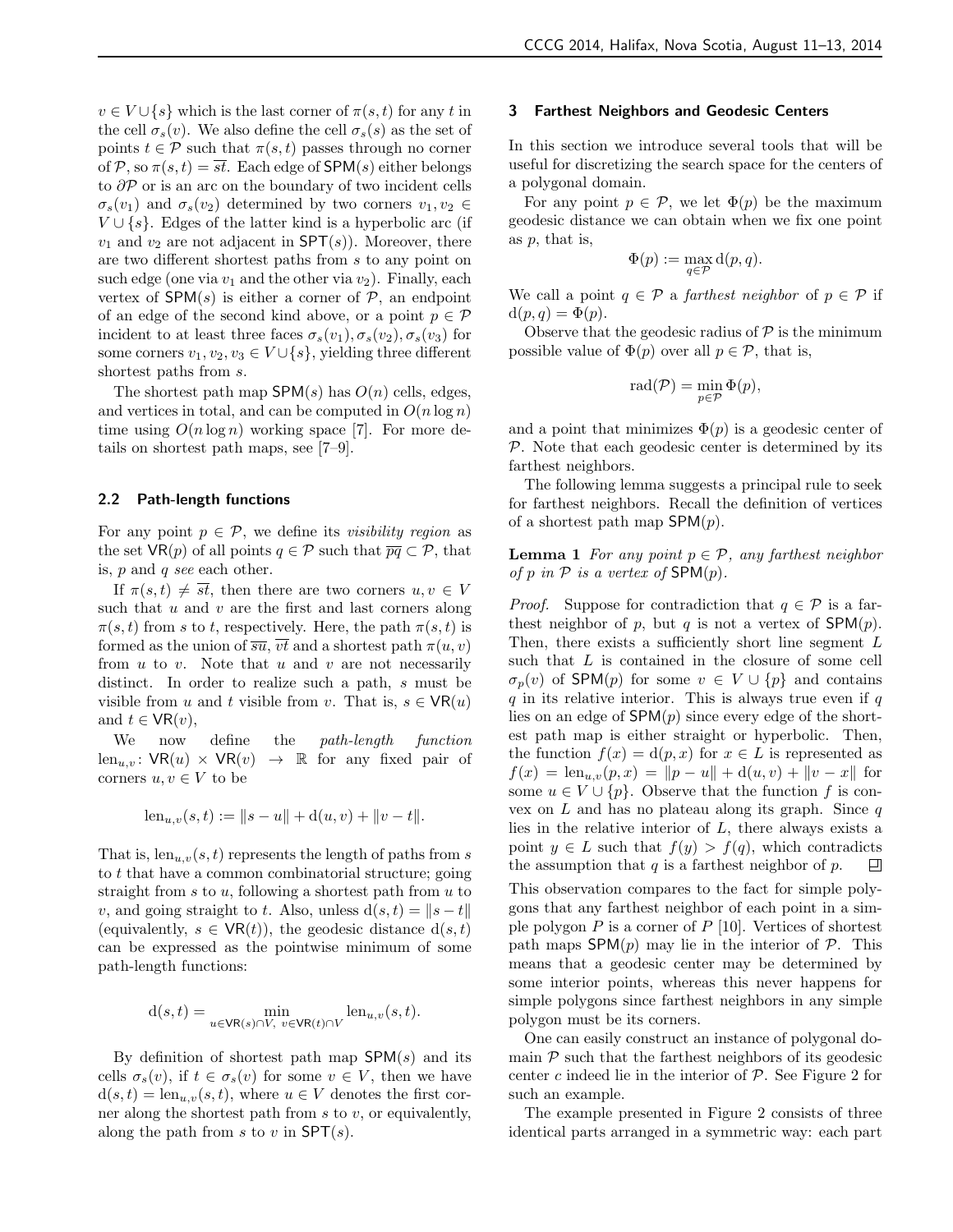

Figure 2: A polygonal domain instance with a unique geodesic center c. The three farthest neighbors  $q_1$ ,  $q_2$ , and  $q_3$  of the center c lie in the interior of the domain. Observe that there are three distinct shortest paths between the center c and each of its farthest neighbors, and thus 9 shortest paths of equal length in total.

contains two holes that almost fit together forming a very narrow corridor between them. We claim that  $c$  is the unique geodesic center determined by three interior points  $q_1$ ,  $q_2$ , and  $q_3$ . Note that  $q_1$ ,  $q_2$ , and  $q_3$  are the three farthest neighbors of  $c$ . Moreover, each  $q_i$  is a vertex of the shortest path map  $SPM(c)$  for c. That is, there exist three combinatorially distinct shortest paths from c to  $q_i$ . (The paths from c to  $q_1$  are depicted in Figure 2.) Moreover, no other vertex of  $SPM(c)$  is farther from  $c$  than  $q_i$ . The point  $c$  is thus a geodesic center of this polygonal domain. Also, due to symmetry in the construction, we observe that no point in  $P$  other than c can be closer to all of  $q_1$ ,  $q_2$ , and  $q_3$  at the same time. This implies that  $c$  is the unique geodesic center.

Note that the example is symmetric and seems degenerate in a sense, but such a degeneracy can be removed easily by means of perturbation. This is possible because the center  $c$  is "stable" in the sense that if we perform a sufficiently small perturbation on the corners of the domain, its geodesic center and the corresponding farthest neighbors will not change too much.

#### 4 Algorithm

In this section, we describe our algorithm for computing the geodesic radius  $rad(P)$  and the geodesic centers of a given polygonal domain  $P$ . Recall that the problem of computing the geodesic radius and center can be seen as a minimization problem with objective function Φ over  $\mathcal{P}$ . Thus, our approach is to decompose  $\mathcal{P}$  into cells, and find one (or more) candidate centers in each cell.

For any subset  $\sigma \subseteq \mathcal{P}$  of the domain  $\mathcal{P}$ , we call the minimum value of  $\Phi(p)$  over  $p \in \sigma$  the *σ*-constrained *geodesic radius*, and each point in  $\sigma$  that attains the minimum is a  $\sigma$ -constrained geodesic center. Clearly, in any decomposition  $\{\sigma_1, \sigma_2, \ldots\}$  of P, the geodesic radius is the minimum of  $\sigma_i$ -constrained geodesic radii over all  $i$ , and the points that attain the minimum value are the geodesic centers of P.

In this paper, we adopt the SPM-equivalence decomposition. The SPM-equivalence decomposition of a polygonal domain has been first described by Chiang and Mitchell [4] to devise efficient data structures that support two-point queries for Euclidean shortest paths.

The SPM-equivalence decomposition  $A_{SPM}$  of a polygonal domain  $P$  subdivides  $P$  into cells such that for all points s in a common cell  $\sigma$  of  $A_{SPM}$ , their shortest path maps  $SPM(s)$  are topologically equivalent. More precisely, two shortest path maps  ${\sf SPM}(s_1)$  and  ${\sf SPM}(s_2)$ are said to be topologically equivalent if their underlying plane graphs are isomorphic. Chiang and Mitchell [4] show that the decomposition  $A_{\text{SPM}}$  has  $O(n^{10})$  complexity and can be computed in  $O(n^{10} \log n)$  time.

An additional property of this subdivision is that, for a fixed cell  $\sigma$  of  $\mathcal{A}_{SPM}$ , every element of SPM(s) (such as vertices and edges) can be explicitly stored in the form of algebraic functions of  $s \in \sigma$ . In this manner, the shortest path map  ${\sf SPM}(s)$  for all  $s \in \sigma$  is parameterized, as Chiang and Mitchel [4] also discussed.

Now, pick any cell  $\sigma$  of  $\mathcal{A}_{SPM}$ . We are in particular interested in the vertices  $v_1, v_2, \ldots, v_m$  of SPM(s), as functions of s from  $\sigma$  to a point  $v_i(s) \in \mathbb{R}^2$ , where m is the number of vertices of  $SPM(s)$ . Recall that the vertices  $v_i$  of SPM(s) include the corners V of  $\mathcal{P}$ ; If for some  $i \leq m$  we have  $v_i \in V$ , then  $v_i(s)$  will be a constant function that always maps to a unique corner of  $P$ .

For any  $i \in \{1, 2, ..., m\}$ , we define the function  $f_i: \sigma \to \mathbb{R}$  to be  $f_i(s) = d(s, v_i(s))$  for  $s \in \sigma$ . This function maps s to the geodesic distance from s to  $v_i(s)$ . We then consider the upper envelope  $\max_i f_i(s)$  of the  $m$  functions, which maps  $s$  to its maximum geodesic distance over all the vertices  $v_i(s)$  of SPM(s). Lemma 1 guarantees that we can find a farthest neighbor of s among the  $v_i(s)$ , and thus it holds that

$$
\Phi(s) = \max_{i=1,2,\dots,m} f_i(s).
$$

That is: in order to find the  $\sigma$ -constrained geodesic radius and center, it suffices to compute the upper envelope of the  $m$  functions  $f_i$ .

For this purpose, we consider the shortest paths from  $s \in \sigma$  to each  $v_i(s)$  and then obtain the description of the functions  $f_i$ . There are two different cases: either  $v_i(s)$ is always *visible* from s or  $v_i(s)$  is always *invisible* from s. Since  $\sigma$  is a cell of the SPM-equivalence decomposition  $\mathcal{A}_{\text{SPM}}$ , there is no other situation such that  $v_i(s_1)$  is visible while  $v_i(s_2)$  is invisible for  $s_1, s_2 \in \sigma$ ; otherwise,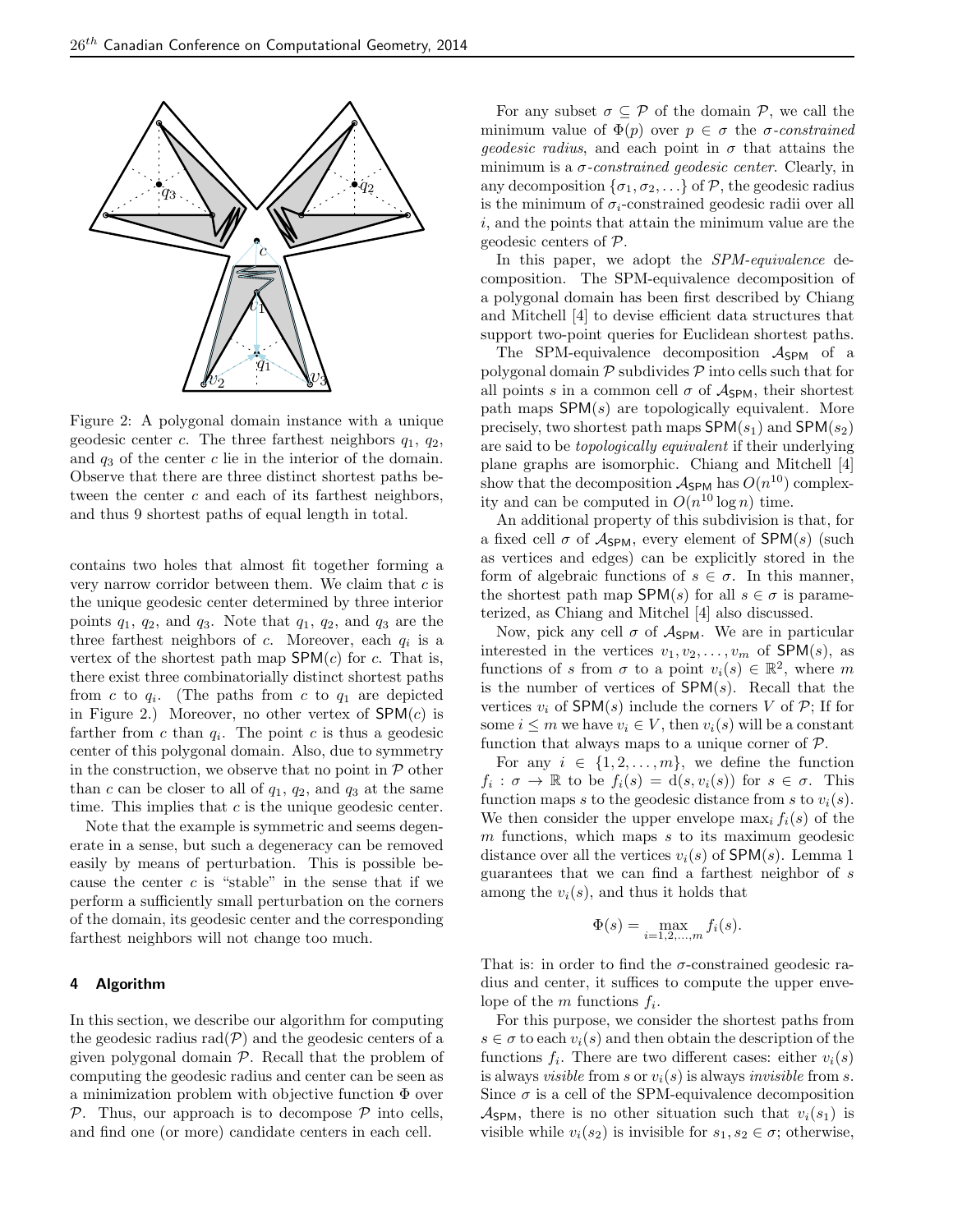|     | 1: Algorithm GEODESICCENTER $(\mathcal{P})$                                                       |
|-----|---------------------------------------------------------------------------------------------------|
| 2:  | Compute the SPM-equivalence decomposition $\mathcal{A}_{SPM}$ of $\mathcal{P}$ .                  |
| 3:  | for each cell $\sigma$ of $A_{SPM}$ do                                                            |
| 4:  | Specify the combinatorial structure of the shortest path maps ${\sf SPM}(s)$ for $s \in \sigma$ . |
| 5:  | Identify the parameterized equations of the vertices of $SPM(s)$ .                                |
| 6:  | Let $v_1(s), \ldots, v_m(s)$ be the parameterized points identified by the above step.            |
| 7:  | Let $f_i(s) := d(s, v_i(s))$ be the m bivariate functions for $s \in \sigma$ .                    |
| 8:  | Compute the upper envelope $\mathcal{U}_{\sigma}$ of the <i>m</i> graphs $\{z = f_i(s)\}.$        |
| 9:  | Find the points $c_{\sigma}$ with the lowest z-coordinate in $\mathcal{U}_{\sigma}$ .             |
| 10: | Store $c_{\sigma}$ as the $\sigma$ -constrained geodesic centers with its z-value.                |
| 11: | end for                                                                                           |
| 12: | <b>return</b> the constrained geodesic centers $c_{\sigma}$ having smallest z-value.              |
| 13: | <b>return</b> the z-value as the radius of $\mathcal{P}$                                          |
|     | 14: end Algorithm                                                                                 |

Figure 3: An  $O(n^{12+\epsilon})$ -time algorithm for computing the geodesic center of a polygonal domain

it causes a change in their shortest path trees and thus a change of their shortest path maps. Thus, we shall call each  $v_i$  visible or invisible accordingly. By the same reason, for any corner  $v \in V$  of  $P$ , v is always visible or always invisible from s over all  $s \in \sigma$ . By an abuse of notation, we write  $VR(\sigma)$  to denote the set of corners that are visible from  $s \in \sigma$ .

**Lemma 2** Let  $\sigma$  and the  $v_i$ 's be defined as above. The vertex  $v_i$  is visible if and only if  $v_i$  maps  $s \in \sigma$  to a corner  $v \in V$  of  $P$  such that  $v \in \mathsf{VR}(\sigma)$ .

*Proof.* Assume that  $v_i$  is visible. That is,  $v_i(s)$  and s always see each other for any  $s \in \sigma$ , so the shortest path from s to  $v_i(s)$  is just the straight line segment  $sv_i(s)$ . We claim that  $v_i(s) = v$  for some corner  $v \in V$  of  $\mathcal{P}$ . As discussed in Section 2.1, each vertex of the shortest path map  $SPM(s)$  falls into one of three cases. Among these three cases,  $v_i(s)$  must fall into the first one:  $v_i(s)$ is a corner  $v \in V$  of  $P$  for all  $s \in \sigma$  since  $v_i(s)$  admits only a unique shortest path from s,  $\overline{sv_i(s)}$ . Therefore, we have  $v \in \mathsf{VR}(\sigma)$ .

The other direction is easy to see. If  $v_i(s) = v$  for some corner  $v \in V$  with  $v \in \mathsf{VR}(\sigma)$ , then  $v_i(s)$  is always visible from any  $s \in \sigma$ . Thus, the lemma follows. НI

**Lemma 3** Let  $\sigma$  and the  $v_i$ 's be declared as above. For each  $i = 1, \ldots, m$ , it holds that

$$
f_i(s) = \begin{cases} ||s - t|| & \text{if } v_i \text{ is visible,} \\ \text{len}_{u_i, w_i}(s, v_i(s)) & \text{otherwise,} \end{cases}
$$

where  $u_i, w_i \in V$  are corners of  $P$  uniquely determined by  $v_i$ .

Proof. We consider the two cases separately. Suppose first that  $v_i$  is visible. Then, by Lemma 2,  $v_i(s) = v$ for some corner  $v \in V$  of  $P$  such that  $v \in VR(\sigma)$ . This directly implies the lemma.

Next, assume the latter case where  $v_i$  is invisible. Pick any point  $s_0 \in \sigma$ , and consider a shortest path  $\pi$  from  $s_0$  to  $v_i(s_0)$ . Let  $u_i \in V$  and  $w_i \in V$  be the first and the last corners of  $P$  along  $\pi$ . Since  $v_i$  is invisible, any shortest path from  $s_0$  to  $v_i(s_0)$  cannot be the straight line segment  $s_0v_i(s_0)$  by Lemma 2, so such corners  $u_i$  and  $w_i$  must exist. This implies that  $f_i(s_0) = d(s_0, v_i(s_0)) = \text{len}_{u_i, w_i}(s_0, v_i(s_0)).$  By definition of the SPM-equivalence decomposition  $A_{\mathsf{SPM}}$ , for any  $s \in \sigma$ , there exists a shortest path from s to  $v_i(s)$ whose first corner is  $u_i$  and last corner is  $w_i$ . Hence, the lemma follows. 口

By combining the above observations, we are now able to describe our algorithm that exactly computes the geodesic radius and centers of a given polynomial domain. See Figure 3. We finally conclude with our main theorem.

Theorem 4 The algorithm described in Figure 3 correctly computes the geodesic radius and centers of a polygonal domain with n corners in  $O(n^{12+\epsilon})$  time for any positive  $\epsilon$ .

Proof. The correctness follows from the discussion above. In order to show the time bound, we need an efficient tool to compute the upper envelope of functions. Given a collection of N algebraic surface patches in  $\mathbb{R}^d$ , we can compute their lower (or upper) envelope in  $O(N^{d-1+\epsilon})$  time using the algorithms of Halperin and Sharir [5] (for  $d = 3$ ) or Sharir [11] (for  $d > 3$ ). Note that the complexity of the resulting envelope is bounded by  $O(N^{d-1+\epsilon})$ .

Recall that the coordinates of each vertex  $v_i(s)$  of  ${\sf SPM}(s)$  is an algebraic function [4]. Lemma 3 implies the functions  $f_i$  are algebraic, too. Thus, we can apply the above algorithms to compute the upper envelope  $\mathcal{U}_{\sigma}$ of the graphs of  $f_i$ , which is equivalent to the function Φ.